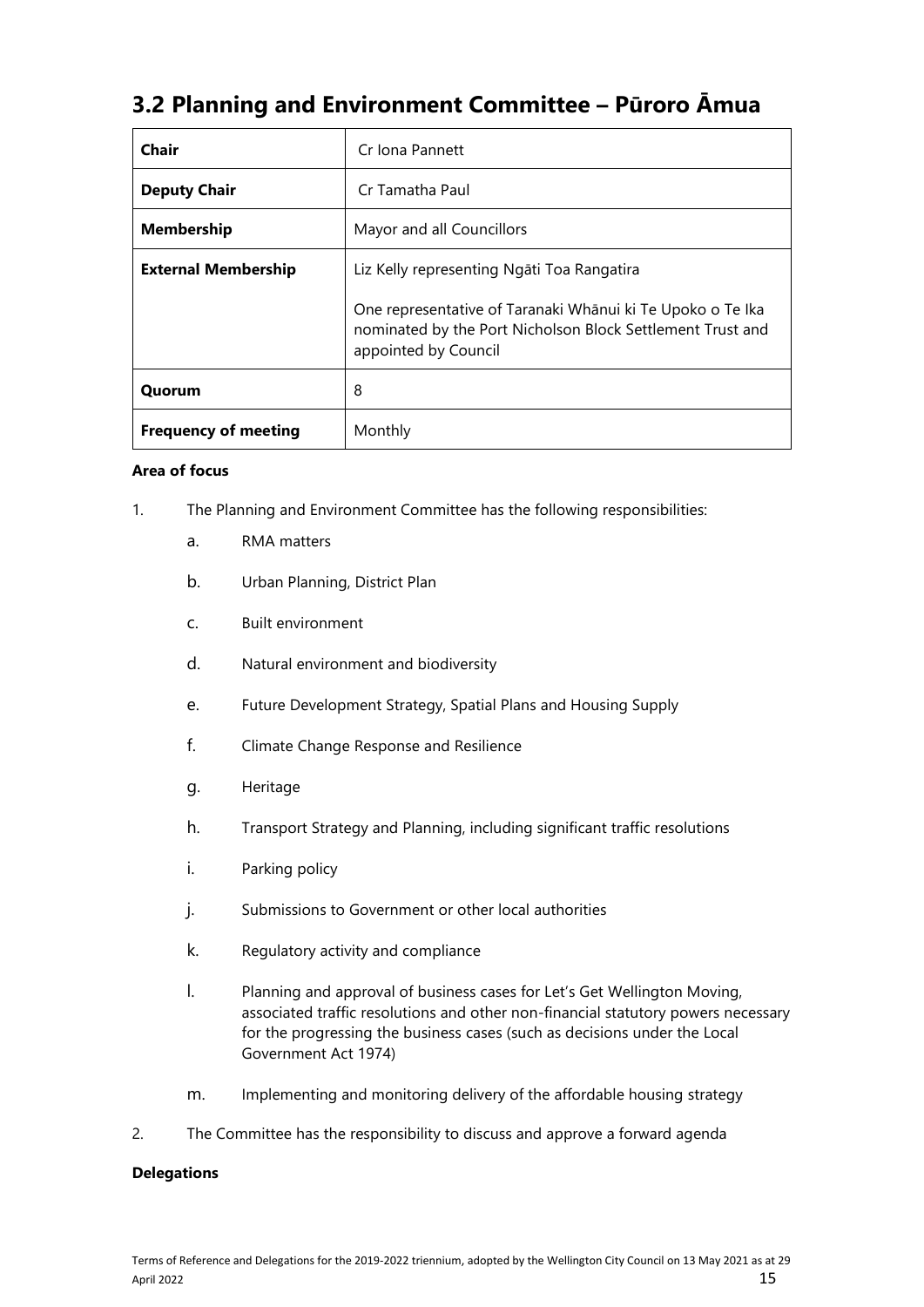### **General**

3. The Committee has the powers necessary to perform its responsibilities, within the approved Long-term Plan and Annual Plan budgets.

## **Strategy and policy**

4. Develop and approve strategy and policy within its area of focus and monitor and review these strategies and policies.

### **Service levels**

5. Recommend service level changes and new initiatives to the Long-term and Annual Plans Committee as part of the Long-term and Annual Plan processes.

### **Significant Projects**

- 6. Review and approve business cases and approve next steps for significant projects within its area of focus and that are budged and funded within the Long-term plan or annual plan.
- 7. Monitor and provide oversight for significant projects within its area of focus.

### **Consultation and engagement**

- 8. Conduct any consultation processes required on issues before the Committee that are within its Area of Focus.
- 9. Act as a community interface for consultation on policies that are within its Area of Focus and as a forum for engaging effectively.

### **Submissions and legislation**

- 10. Approve submissions to external bodies/organisations and on legislation and regulatory proposals that are within its Area of Focus except:
	- (d) If there is insufficient time for the matter to be determined by the Committee before the submission 'close date', in which case the submission can be agreed by the relevant Committee Chair, Deputy Chair, Mayor and Chief Executive (and all Councillors must be advised of the submission and provided copies if requested).
	- (e) If the submission is of a technical and operational nature, in which case the submission can be approved by the Chief Executive (in consultation with the relevant Committee Chair prior to lodging the submission).
	- (f) During the formal pre-election period, in which case submissions are approved by the Chief Executive.

#### **Bylaws**

- 11. Develop and approve the statement of proposal for new or amended bylaws for consultation within its areas of focus.
- 12. Recommend to Council new or amended bylaws for adoption within its area of focus.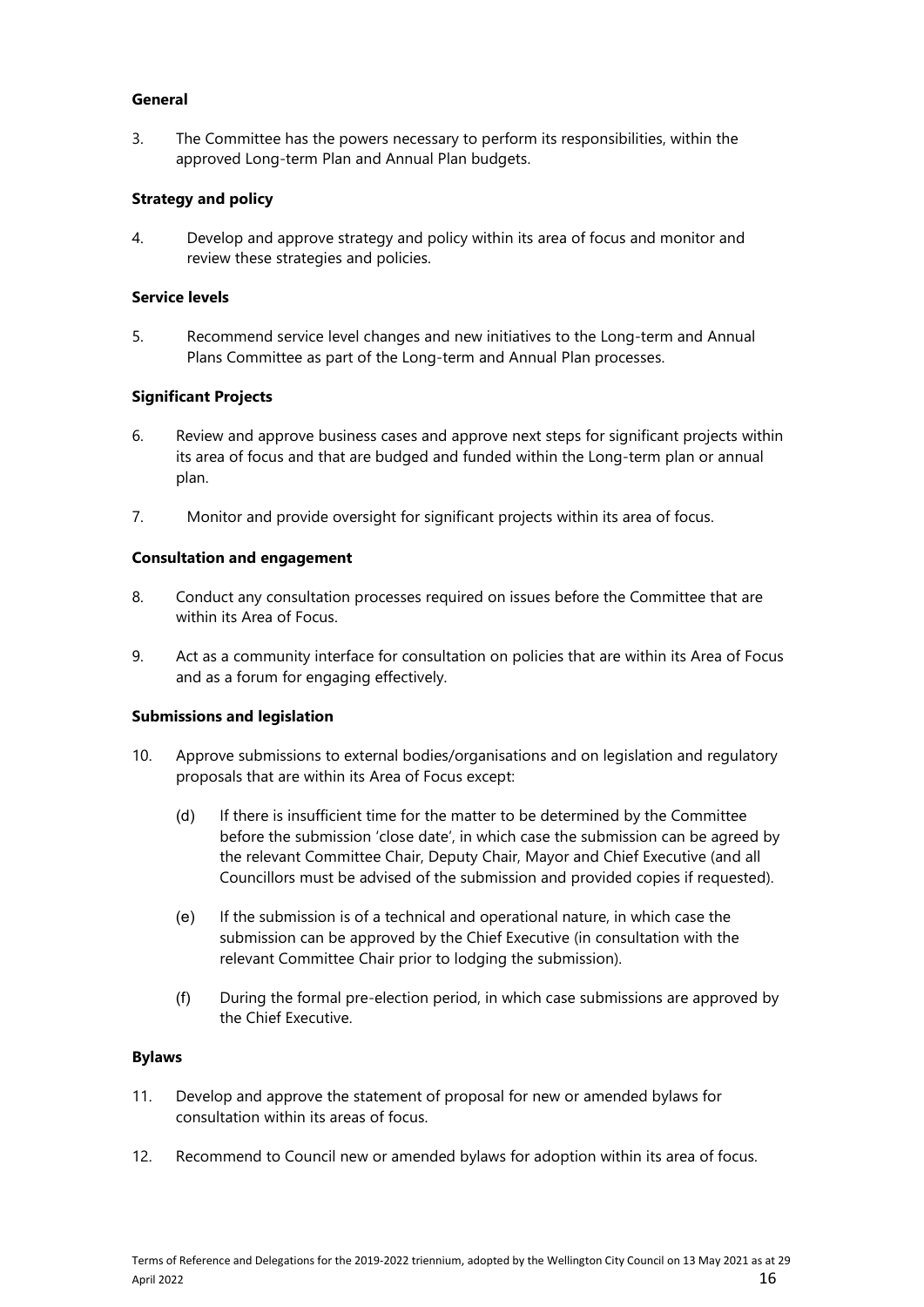- 13. Make any resolution where in a bylaw the Council has specified that a matter be regulated, controlled or prohibited by the Council by resolution, including:
	- (a) traffic resolutions relating to:
		- (i) bus prioritisation;
		- (ii) major intersection improvements;
		- (iii) major cycle ways;
		- (iv) new residents parking scheme;
		- (v) speed limits (clauses 3 and 4 of Part 6: Speed Limits);
		- (vi) major land use development.
	- (b) conditions for collection of waste, such as those described in the Wellington Consolidated Bylaw 2008 (clauses 4 and 5 of Part 9: Waste Management).
- 2. To exercise any non-financial statutory power necessary to progress Let's Get Wellington Moving business cases.

### **Wellington Waterfront**

- 14. For development proposals under the Waterfront Framework:
	- (a) Conduct public engagement/consultation processes as required on design
	- (b) Develop and approve performance briefs for individual areas or sections of work
	- (c) Approve detailed designs for recommendation to Council
	- (d) Consider the commercial terms of any proposal for recommendation to Council
	- (e) Monitor implementation including approval of variations from approved designs
- 2. To approve the final design and commercial terms for development proposals under the Waterfront Project as required by the Waterfront Framework

# **District Plan and RMA Matters**

- 15. Review and approve for notification a proposed district plan, a proposed change to the District Plan, or a variation to a proposed plan or proposed plan change (excluding any plan change notified under clause 25(2)(a), First Schedule of the Resource Management Act 1991).
- 16. Withdraw a proposed plan or plan change under clause 8D, First Schedule of the Resource Management Act 1991.
- 17. Make the following decisions to facilitate the administration of proposed plan, plan changes, variations, designation and heritage order processes: